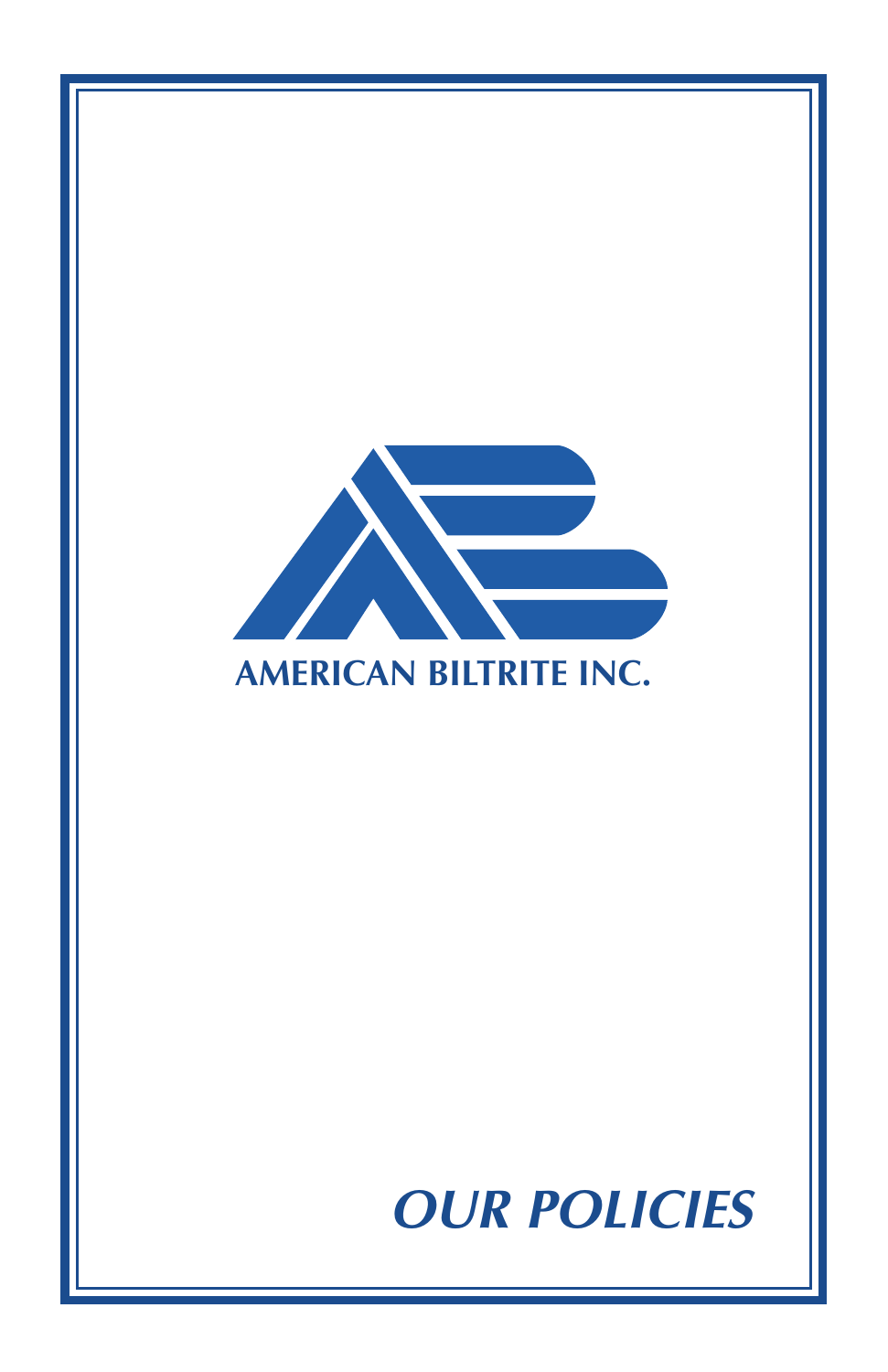# **AMERICAN BILTRITE INC. CORPORATE POLICIES**

# **Letter From The Chairman**

### **Dear Fellow Employees**

Among the values that should guide us at American Biltrite, the one we often find most elusive has to do with simplicity and focus. None of us tries to deliberately complicate things, but despite our best intentions, complications do crop up in complex organizations such as ours.

The policies set forth in this booklet are about the way to achieve the maximum contribution from our businesses in an honest, ethical and effective manner. They mean what they say. They are simple and to the point.

Of course, this booklet does not provide definitive answers to all of the questions you may have about American Biltrite and its values and policies and should only be used as a guide. When in doubt, it is always best to seek additional guidance from your manager or American Biltrite's Corporate Counsel as to the most appropriate course of conduct in any specific circumstance.

# **General**

### **Purpose & Background**

These Corporate Policies represent a guideline to determine the way in which American Biltrite will conduct its business. The practices and procedures of American Biltrite, including its subsidiaries, divisions and affiliates, are derived from these Policies which may not be contravened.

### **Scope**

Corporate Policies apply to employees across the entire American Biltrite organization, and to employees of subsidiary companies, except for Congoleum Corporation, which as a separate public company has its own Corporate Policies. Certain policies may be modified where necessary to reflect subsidiary business activities or to conform to local cultural or legal constraints.

### **Practice & Accountability**

Practices and procedures developed by American Biltrite in support of the Policies will apply to all employees of American Biltrite. All practices and procedures must be reviewed for compatibility with Corporate Policies.

Employees who violate the spirit or letter of the Corporate Policies will be subject to disciplinary action up to and including termination of employment.

The following are examples of conduct that may result in discipline:

• Actions that violate the Corporate Policies;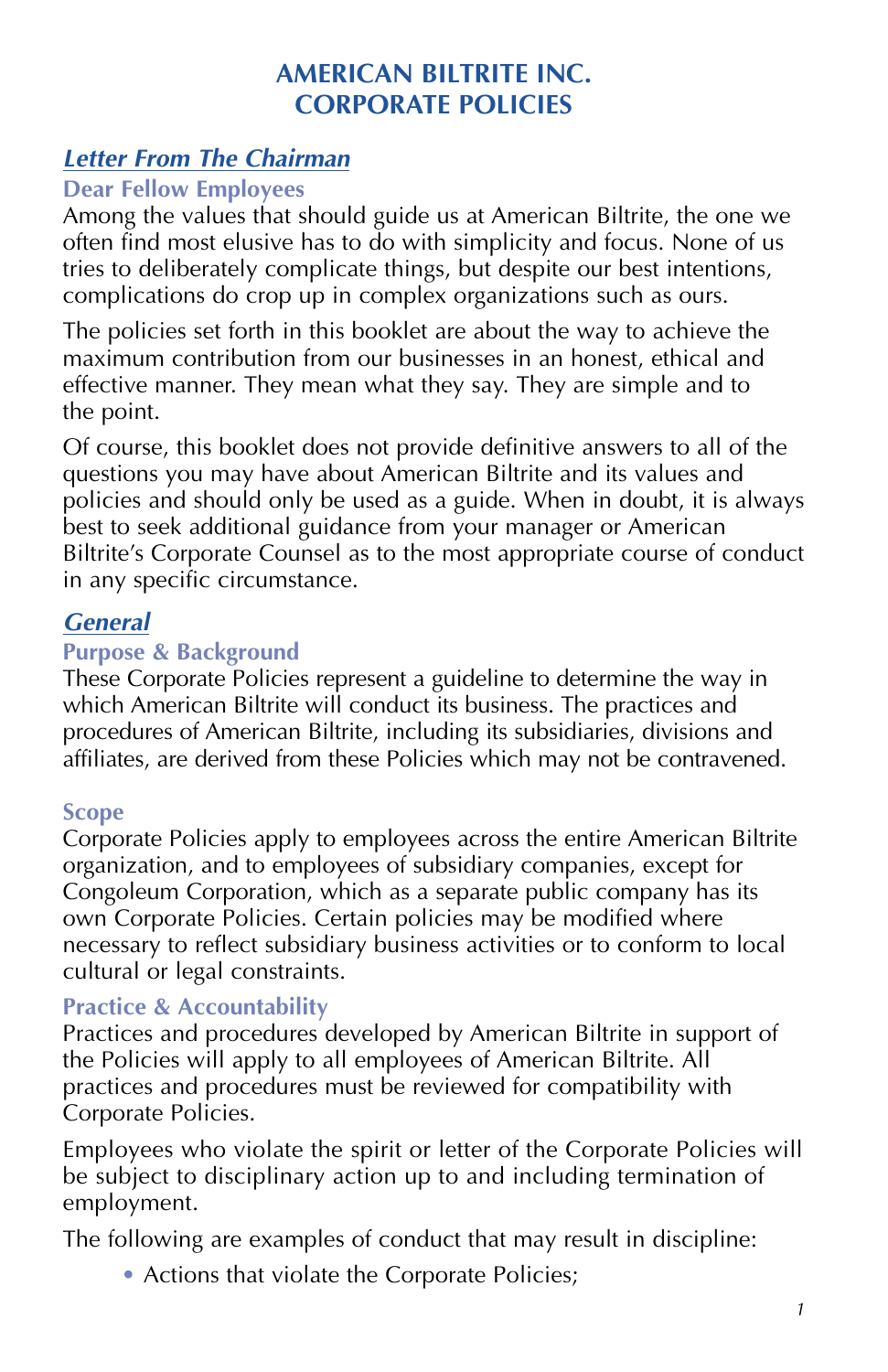- Requesting other employees to violate the Corporate Policies;
- Failure to promptly report a known or suspected violation of the Corporate Policies; and
- Failure to demonstrate the leadership and diligence needed to ensure compliance with the Corporate Policies.

### **Reporting Concerns Regarding Possible Violations of the Corporate Policies**

American Biltrite offers you many ways to get answers to your questions about possible violations of the Corporate Policies. Generally, your supervisor or manager will be in the best position to resolve the issue quickly. If, after raising the issue with your supervisor or manager, or if you are not comfortable discussing the matter with your supervisor or manager, you should raise it with the next level of management, the human resource department, or American Biltrite's Corporate Counsel.

## **Reporting Concerns Regarding Accounting and Auditing Matters:**

Concerns about accounting and auditing matters should be reported to American Biltrite's Compliance Officer or the Chairman of the Audit Committee in accordance with American Biltrite's "Whistleblower Procedures<sup>"</sup>

**Reporting Concerns Regarding Possible Insider Trading:** Information about possible violations of American Biltrite's Insider Trading Policy should be reported to American Biltrite's Corporate Counsel or Chief Financial Officer.

### **Waivers**

Generally, there should be no waivers of the Corporate Policies, however, in rare circumstances conflicts may arise that necessitate waivers. If an employee believes he or she will be in violation of the Corporate Policies, the employee must disclose the facts of the situation as described above under "Reporting Concerns Regarding Possible Violations of the Corporate Policies." Any waiver of the Corporate Policies involving an executive officer must be made by the Board of Directors. Such waivers may be required to be reported promptly in American Biltrite's filings with the Securities and Exchange Commission. Any waiver of the Corporate Policies involving employees other than executive officers must be approved by the President or the Chief Executive Officer.

# **Business Integrity & Ethics**

### **Governing Principles**

The fundamental principle governing corporate actions and the actions of officers and other employees is that ethics and business are inseparable at American Biltrite. No business objective can be achieved without following the highest ethical standards and complying with all laws and regulations that pertain to our operations.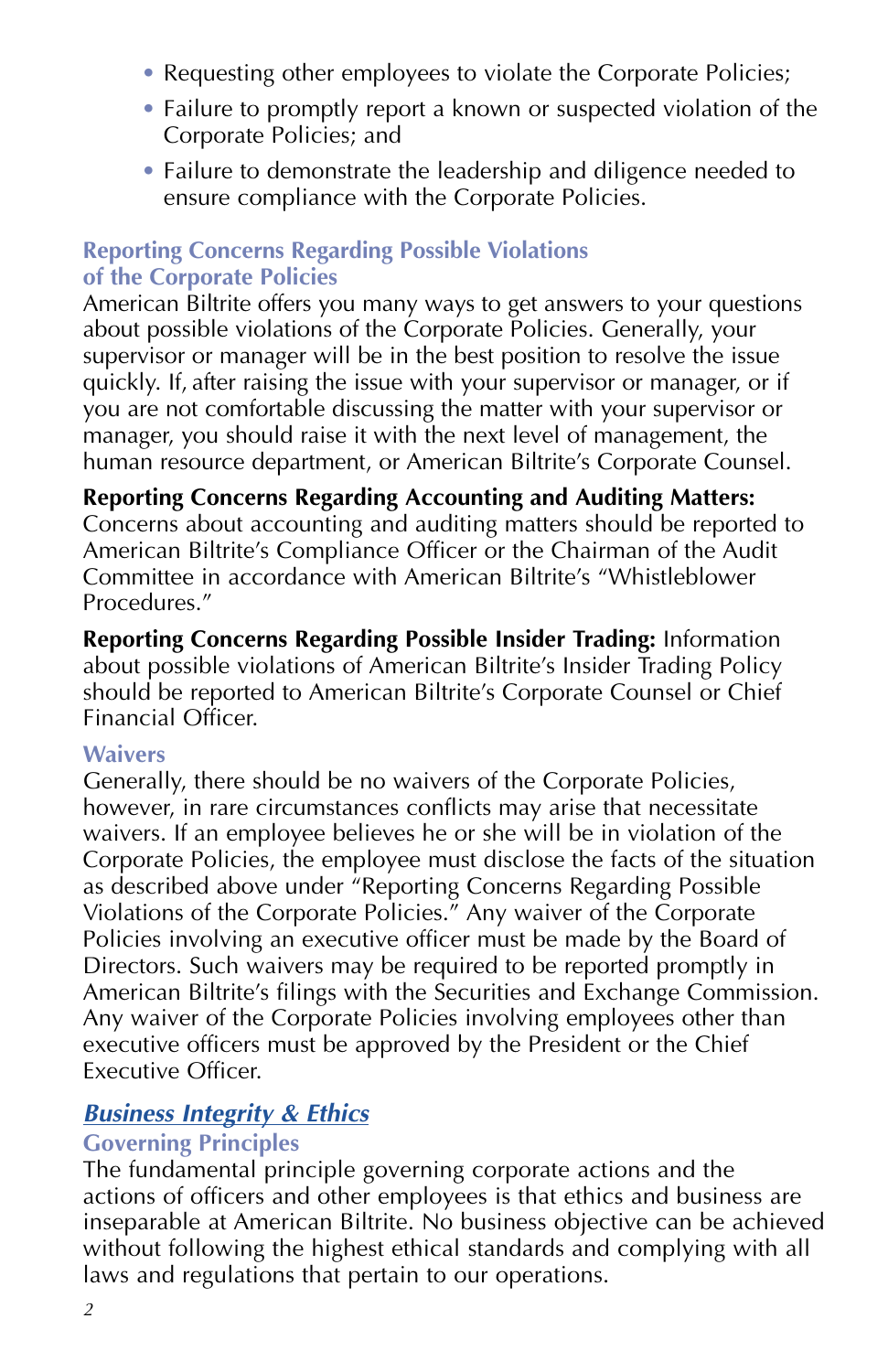## **Conflict of Interest**

No officer or other employee of American Biltrite may have a personal, financial or family interest that could in any way keep the individual from acting in the best interests of American Biltrite. Any financial interests or other relationships of any employee of American Biltrite with any supplier or customer of American Biltrite is inappropriate and must promptly be reported to American Biltrite's management. Any actual or potential conflict of interest must be reported to American Biltrite management as soon as recognized. In doubtful cases, consult with your manager or American Biltrite's Corporate Counsel to determine if a policy waiver would be required and if so, whether it would be granted, before taking action.

### **Business Relationships**

Directors, officers and other employees of American Biltrite may use American Biltrite's assets, facilities or services only for lawful purposes, as authorized by a responsible representative of American Biltrite. Giving or receiving any kickbacks, bribes or similar payments of any sort to or from any customer, any other company doing or seeking to do business with American Biltrite or any governmental agency or representative is strictly prohibited.

American Biltrite employees may give or receive properly recorded courtesy gifts meant to foster understanding and communication with suppliers, customers and public officials, unless such action is unlawful.

Token tips or minor payments to government, institutional, vendor, or customer service personnel that simply facilitate service, are traditional in the country or locality, are nominal in amount, do not involve a perversion of judgment or corruption of conduct and are properly recorded are acceptable, unless unlawful. Minor payments meet this test only if, through the generation of goodwill, and not by any other means, they encourage timely performance of an act which the recipient already has a duty to perform because of some legal requirement or job responsibility.

### **Memberships**

Memberships should serve legitimate business needs. They are appropriate only in organizations whose objectives and activities are lawful and ethical and fit within the framework of broadly accepted social values.

# **Financial Integrity**

No unrecorded fund will be established for any purpose. All assets of American Biltrite will be recorded on the books of American Biltrite at all times unless specifically exempted by corporate procedures, which are consistent with generally accepted accounting principles.

• No false entry or entry that obscures the purpose of the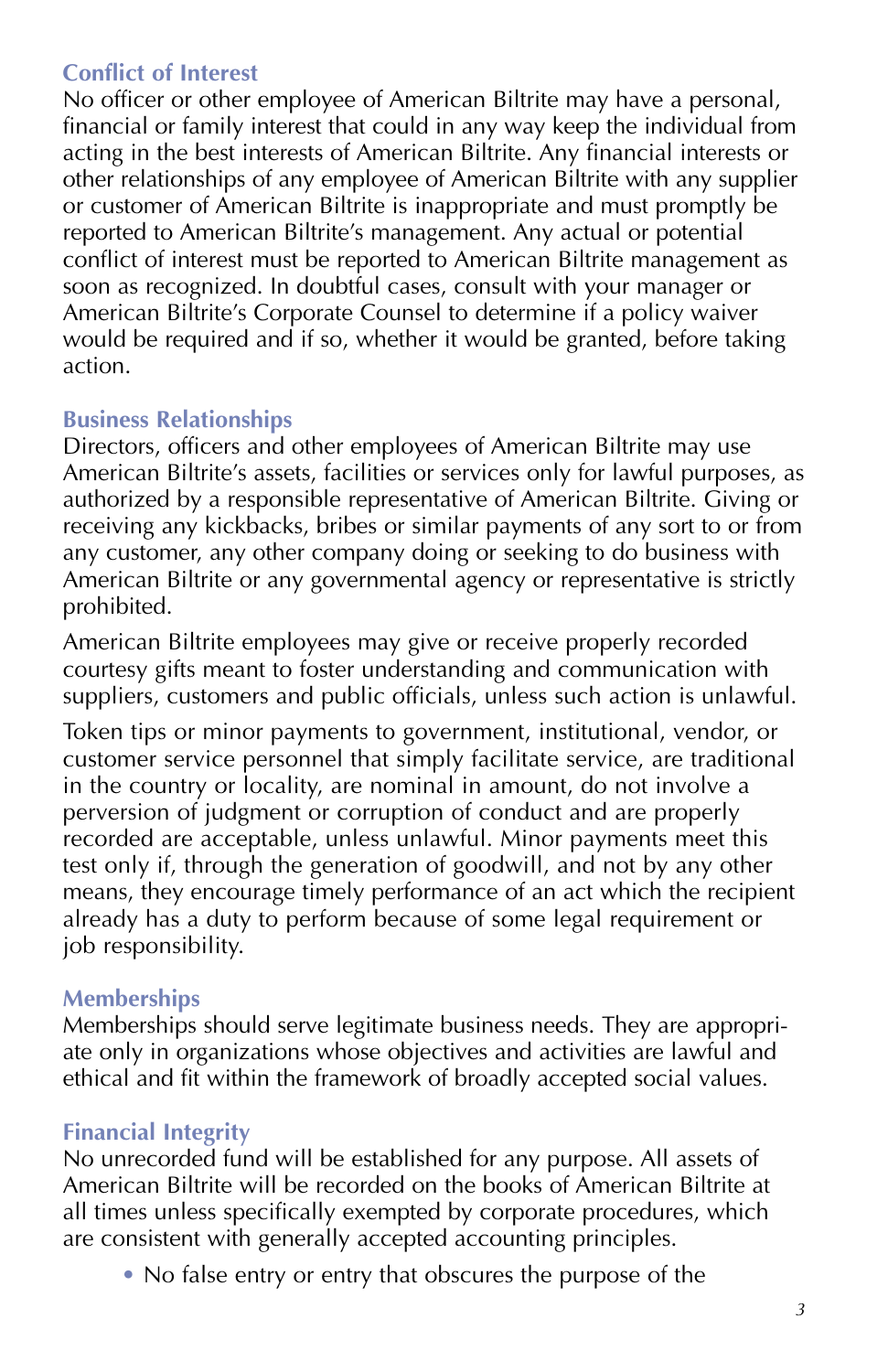underlying transaction will be made in the books and records of American Biltrite for any reason.

• No payment on behalf of American Biltrite will be authorized or made with the intention or understanding that any part of such payment is for a purpose other than that described by the documents supporting the payment.

#### **Insider Information**

Confidential information that may be considered material and important by investors and others will be disclosed to the public only by an authorized representative of American Biltrite. Until such disclosure, material information, often referred to as "insider information" will be held in strict confidence within American Biltrite. Insider information may concern American Biltrite, one of its subsidiaries, divisions or affiliates, or a firm with which American Biltrite does business or is negotiating. Directors, officers and other employees will not (i) disclose any insider information to any outside person or group until the information has been fully disseminated to the public, (ii) disclose insider information to other employees except on a strict need-to-know basis and (iii) take any economic or personal advantage of any insider information, such as by buying or selling stock or other securities of American Biltrite or of any other company to which the insider information may pertain. American Biltrite has two detailed policies regarding insider information, confidentiality and securities trading issues which provide directors, officers and employees with additional guidance on these issues. A copy of the policy applicable to you can be obtained from American Biltrite's Corporate Counsel. Any departure or suspected departure from this policy must be reported to the Corporate Counsel.

# **Legal Affairs**

### **Compliance**

American Biltrite will comply with all laws and regulations that apply to its businesses. Business and functional units will seek to ensure that employees are familiar with the laws covering their responsibilities, that employees comply with the law and that any lapse is reported promptly.

### **Protection of Rights**

American Biltrite will take all appropriate action to protect its legal rights and will not surrender, waive or transfer those rights unless it deems such action to be in American Biltrite's best interest. Business units will endeavor to see that managers understand their role in protecting American Biltrite's legal rights and that anything that places American Biltrite's legal rights in jeopardy is reported promptly.

#### **Dispute Resolution**

American Biltrite will make every reasonable effort to settle disputes without litigation. No potentially significant lawsuit may be filed without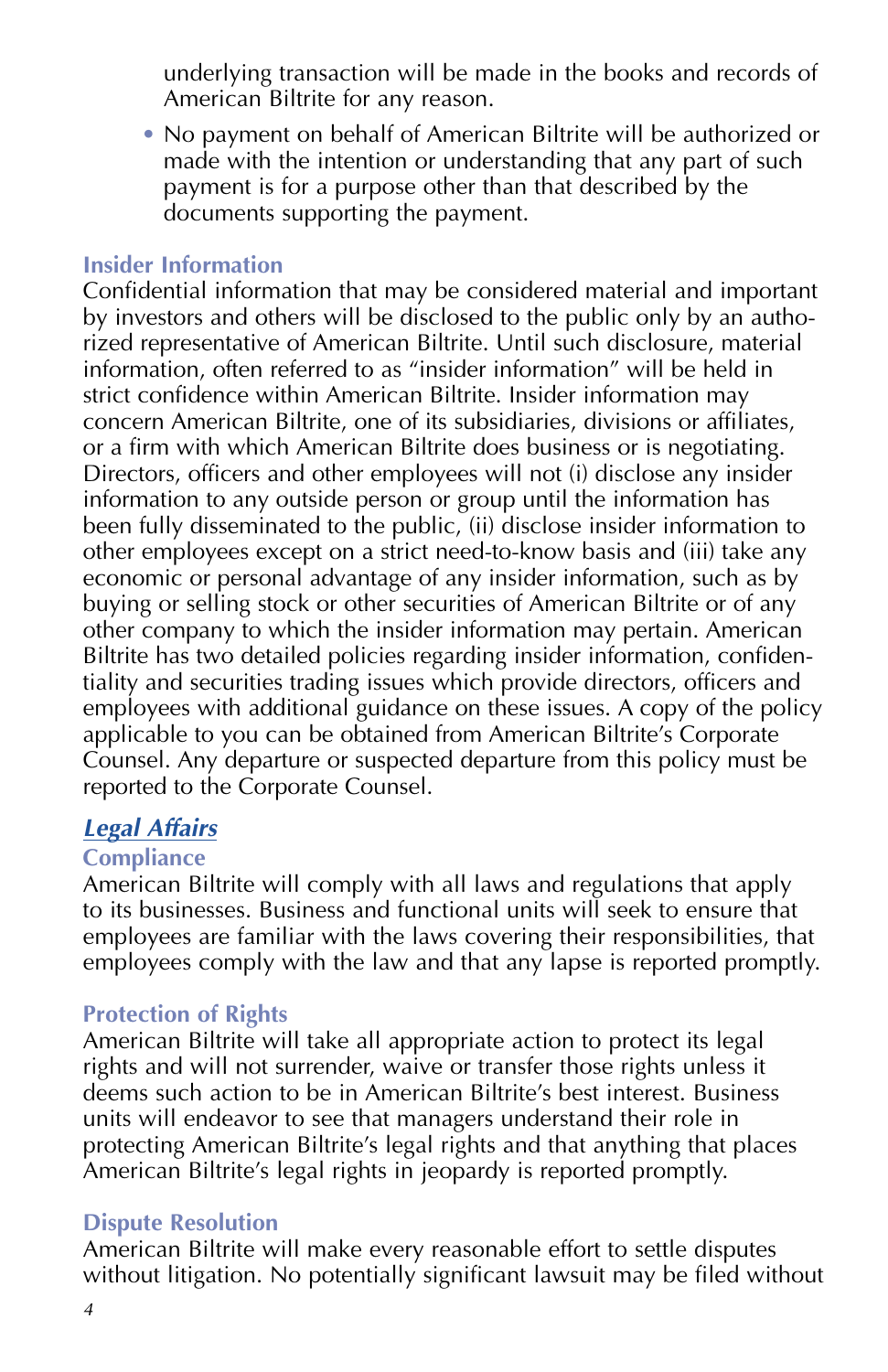approval of the Corporate Counsel of American Biltrite. The Corporate Counsel must be notified immediately of any potentially significant lawsuit or any government or administrative enforcement action taken or threatened against American Biltrite.

# **Subsidiaries**

### **Subsidiary Relationships**

Subsidiary companies are separate legal entities with their own Boards of Directors, which are accountable for their management. Relations with subsidiaries should preserve their separate identities and recognize the rights and interests of shareholders and host governments.

## **External Affairs**

#### **Public Affairs**

American Biltrite will speak to the public with one voice on all business-related issues, whether the subject is general in nature or pertains to one or more specific businesses. For this reason, only authorized personnel should make public statements about American Biltrite or its subsidiaries, divisions or affiliates.

Requests for proposed interviews or nonpublic financial or business information about American Biltrite from any member of the investment community, including securities analysts, fund and portfolio managers, directors of research, brokers, or any member of the business community or the press or other news media, should be referred to the Corporate Office to ensure appropriate and timely response. Requests for information or other contacts from the Securities and Exchange Commission, the American Stock Exchange or other securities regulators must be referred to American Biltrite's Corporate Office.

- It is critical that unauthorized employees not respond to inquiries or contacts themselves because any inappropriate or inaccurate response, even a denial or disclaimer of information, may result in adverse publicity and could otherwise seriously affect American Biltrite's business or legal position.
- If you are unsure of whether or not information regarding American Biltrite, its subsidiaries or business affiliates is public, consult your manager or the American Biltrite's Corporate Counsel.

#### **Contributions**

American Biltrite will maintain a program of contributions and participation in civic activities to further meaningful social purposes that benefit the community and American Biltrite. However, no funds or assets of American Biltrite may be used for contributions to any political party or candidate, whether federal, state or local, in the United States or abroad. This prohibition covers not only direct contributions but also indirect assistance or support through buying tickets to fund-raising events or furnishing goods, services or equipment, other than as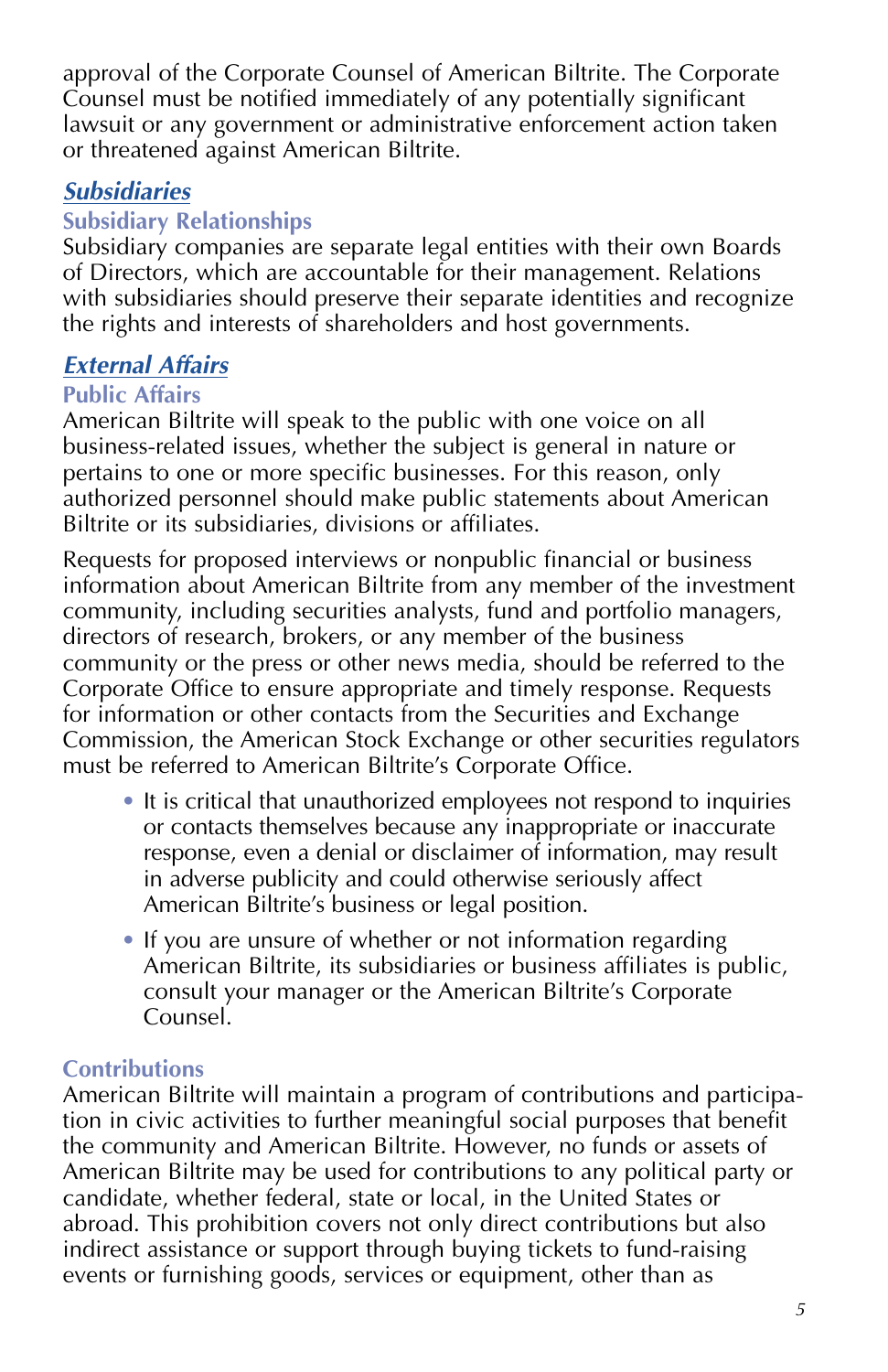permitted by law. The prohibition applies only to the direct or indirect use of corporate funds or assets for political purposes and is not meant to discourage you from making personal contributions to the candidate or party of your choice.

Similarly, American Biltrite is prohibited from compensating or reimbursing any employees or individuals associated with American Biltrite (including outside lobbyists), in any form, for political contributions that these persons intend to make or have made.

#### **Investor Relations**

American Biltrite will maintain open communication with investors and their advisors, and with the financial markets in which American Biltrite's securities and other financial instruments are traded. Authorized representatives of American Biltrite will inform shareholders and other constituencies of financial results, and of programs and activities that could affect American Biltrite's financial performance, in a manner that fulfills its legal reporting obligations and enhances investor understanding of American Biltrite and its goals.

### **Competition**

Because fair competition is fundamental to free enterprise, American Biltrite supports laws prohibiting restraint of trade, unfair practices or abuse of economic power and avoids restraining practices everywhere American Biltrite conducts operations – including areas of the world where laws do not prohibit them.

The antitrust laws of the United States and similar laws in other countries are designed to prohibit agreements among companies that fix prices, divide markets, limit production or otherwise impede or destroy market forces. Directors, officers and employees must adhere to the letter and spirit of these laws. Any agreement to fix markets – even an unwritten, informal understanding – may be unlawful, regardless of its commercial reasonableness.

#### **International Trade**

In the conduct of both its domestic and overseas operations, American Biltrite fully complies with all applicable laws governing imports, exports and the conduct of business with non-U.S. entities.

#### **Emergencies**

Any incident that could require special action by American Biltrite management should be reported immediately to the accountable managers. When and if appropriate, designated representatives of American Biltrite will initiate prompt and open emergency communications with the press and the public.

#### **Security**

American Biltrite will develop, implement and maintain cost-effective security measures to protect the life and well-being of employees, and to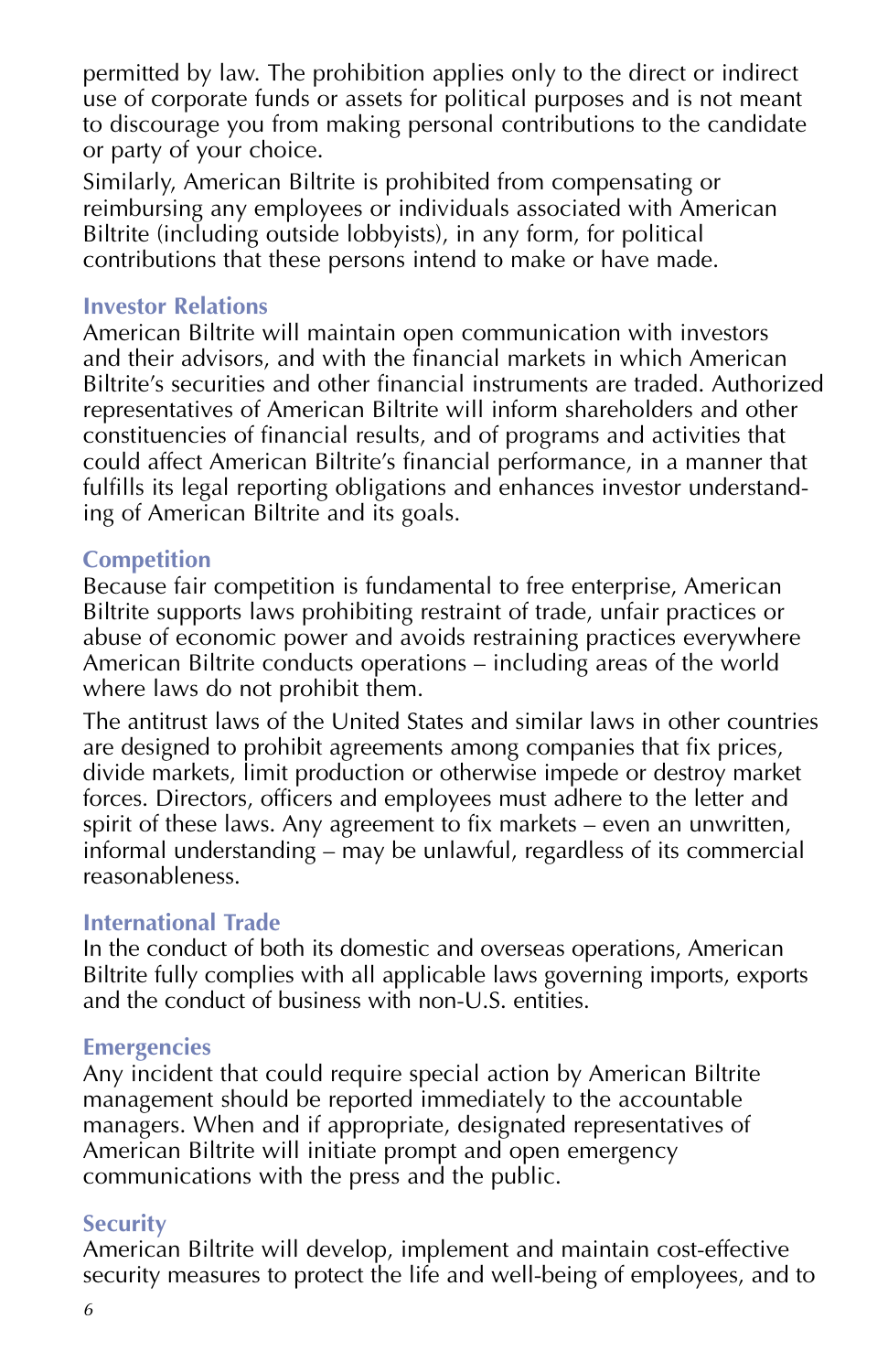provide protection against the loss, misuse and unauthorized disclosure of confidential and sensitive information and the loss of physical and proprietary assets, including intellectual property and trade secrets.

## **Confidentiality & Records**

Each organizational unit will protect and retain all information needed to manage American Biltrite and its businesses, and satisfy legal record retention requirements. Each employee has a duty to protect American Biltrite information designated confidential. Records not required for business or legal reasons will be promptly destroyed in accordance with record retention policies unless a contrary directive is received from American Biltrite management.

# **Health, Safety & Environmental Protection**

# **Governing Principle**

American Biltrite will conduct its business responsibly, and in a manner designed to protect the health and safety of its employees, its customers and the public and to protect the environment.

## **Management Requirements**

Programs will be implemented and maintained that provide reasonable assurance that American Biltrite:

**Compliance** Complies with all applicable governmental and internal health, safety and environmental requirements

**Operations** Designs its facilities and conducts its operations in such a manner as to avoid unacceptable risk to human health and safety and the environment

**Products** Produces and sells products that – if manufactured, used, handled, stored, distributed and disposed of utilizing American Biltrite's product safety practices – will not present an unacceptable risk to human health or safety or the environment

**Hazard Communications** Conducts appropriate research and communicates the known hazards of its products and operations and relevant health, safety and environmental protection information to potentially affected persons

# **Reporting Irregularities**

Any departure or suspected departure from this policy must be reported to American Biltrite's Corporate Office.

# **Planning & Control**

# **Strategic/Tactical Planning, Operation & Control**

American Biltrite and its businesses will maintain strategic plans which, along with annual operating objectives and budgets derived from those plans, will be reviewed periodically and approved by responsible management. Control systems at corporate and business units will seek to ensure that all resource commitments to business and functional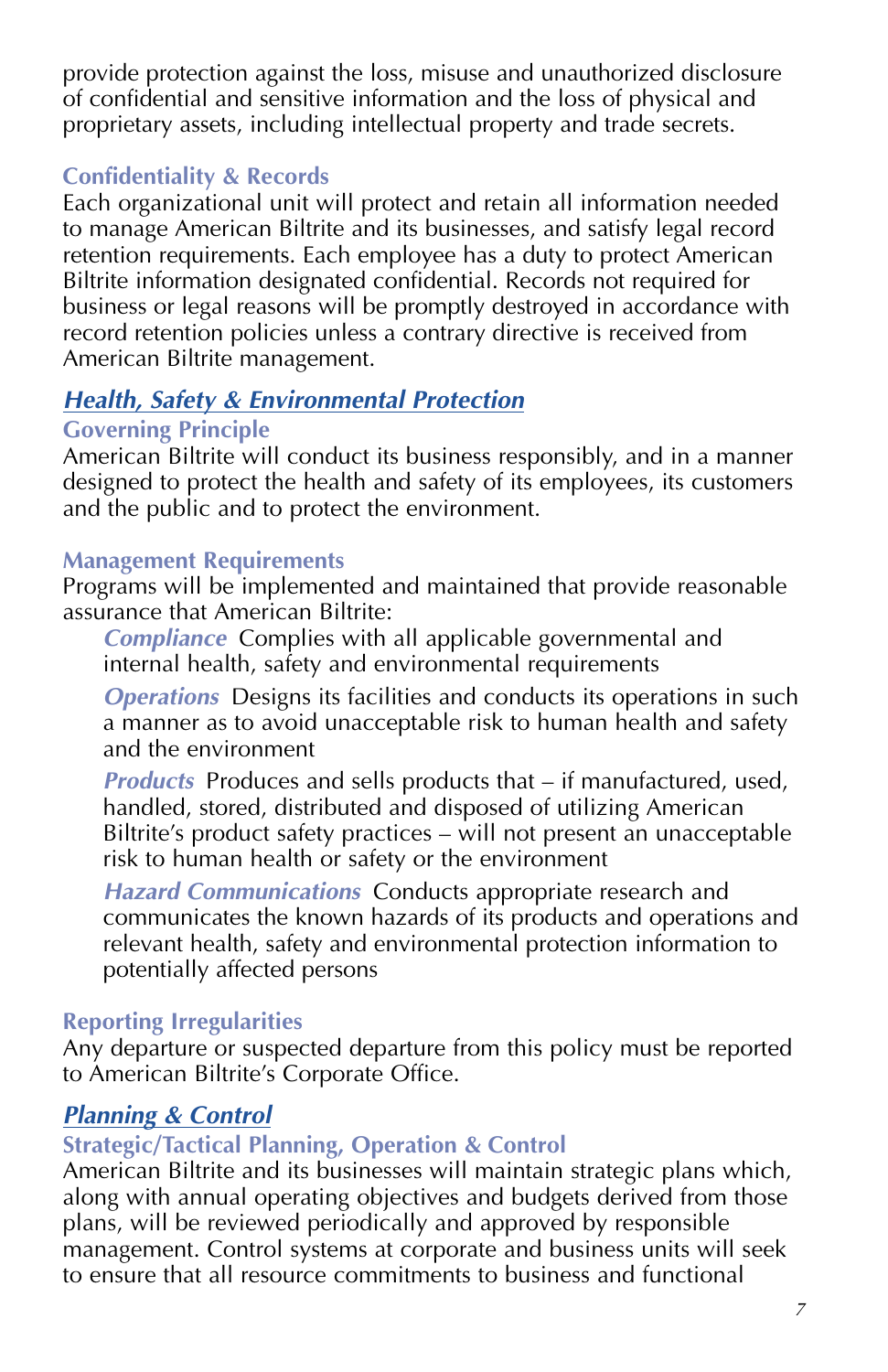departments are consistent with approved strategic plans and operating budgets.

# **Financial Accounting & Control**

# **Financial Integrity & Ethics**

American Biltrite will fulfill all legal financial reporting obligations. These obligations include the requirements that no director, officer or other employee should falsify or cause to be falsified any book entry, record or document, or should make any false or misleading statement to American Biltrite's management or to any internal or external auditor or accountant.

# **Approvals & Authorizations**

A formal system of approvals and authorizations for financial and operating decisions will be maintained throughout American Biltrite. All authority for such decisions is subordinate to that vested in the Chief Executive Officer by the Board of Directors, which has the sole right to set the limits for any approval authority that may be delegated to others.

# **Financial Reporting & Controls**

Financial and other information that fulfills American Biltrite's reporting obligations will be prepared, recorded and reported according to appropriate laws and regulations and generally accepted accounting principles and procedures that are consistent throughout American Biltrite.

An internal accounting control system will be used to provide reasonable assurance that the financial information fulfills American Biltrite's reporting obligations. A system of disclosure controls will be used to provide reasonable assurance that information American Biltrite files with, or submits to, the Securities and Exchange Commission, or otherwise makes public, is full, fair, accurate, timely and understandable. Such control systems may be revised from time to time as deemed necessary or appropriate by management.

# **Public Accountants**

American Biltrite will maintain an independent public accounting firm appointed by the Board of Directors. The accounting firm will have free and unconditional access to all books, records, files and all other information needed or requested to perform an assigned audit.

The independent accounting firm will have full and free access to management and the Audit Committee of the Board of Directors.

# **Reporting Irregularities**

Any departure or suspected departure from this policy must be reported in accordance with American Biltrite's "Whistleblower Procedures."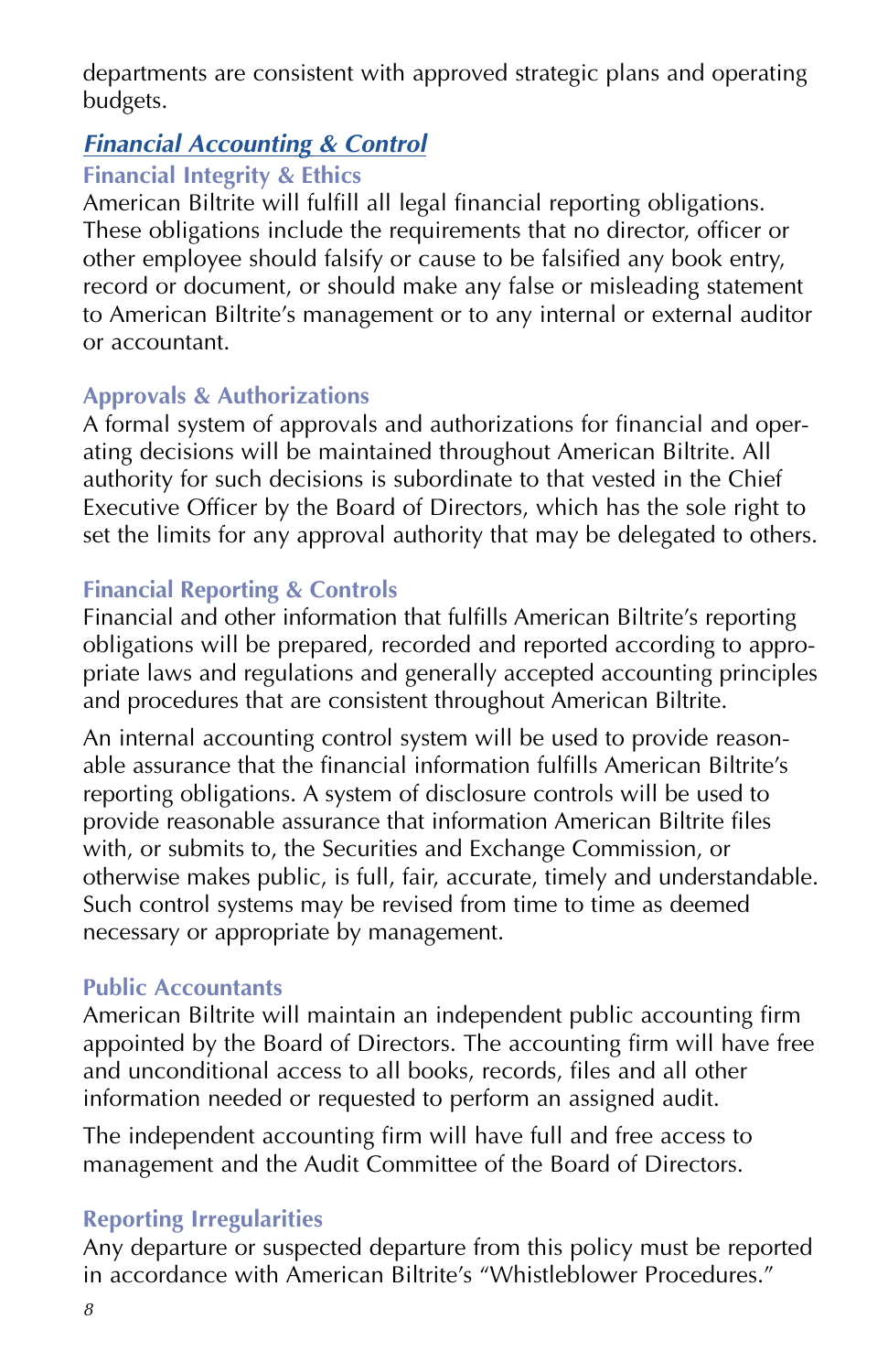# **Treasury & Finance**

#### **Financial Resources**

Procurement and disbursement of financial resources must be consistent with the strategic plans of American Biltrite and its financing strategies and be administered and controlled according to corporate approval and authorization procedures.

#### **Currency**

American Biltrite will take cost-effective actions to reduce the risk of losses from currency fluctuations. All such actions will be directly and specifically tied to identifiable business transactions of American Biltrite.

#### **Insurance**

A cost-effective insurance program will be maintained to protect American Biltrite from major risks of loss. Potential losses that can be absorbed without material adverse effect on the financial condition of American Biltrite may be self-insured.

### **Reporting Irregularities**

Any departure or suspected departure from this policy must be reported in accordance with American Biltrite's "Whistleblower Procedures."

### **Human Resources**

#### **Governing Principle**

Employees will be treated with consideration, understanding and respect. American Biltrite will maintain open, two-way communications with all of its employees regarding matters of mutual concern. Employees are encouraged to discuss openly with the appropriate managers any job-related problems they have and to make an earnest effort to resolve differences promptly.

#### **Equal Opportunity**

American Biltrite does not discriminate against any individual with regard to any term or condition of employment or participation or the provision of services on account of race, color, religion, sex, age, national origin, disability, sexual orientation, ancestry, veteran or marital status or any other consideration prohibited by applicable law. In addition, American Biltrite prohibits sexual or any other kind of harassment of employees in the workplace by any person.

#### **Compensation & Benefits**

Employees should be compensated in a manner that:

- 1. Reflects business conditions.
- 2. Is competitive within the industry in which their business competes or the labor market in which their skills are found.
- 3. Reflects individual performance and contribution.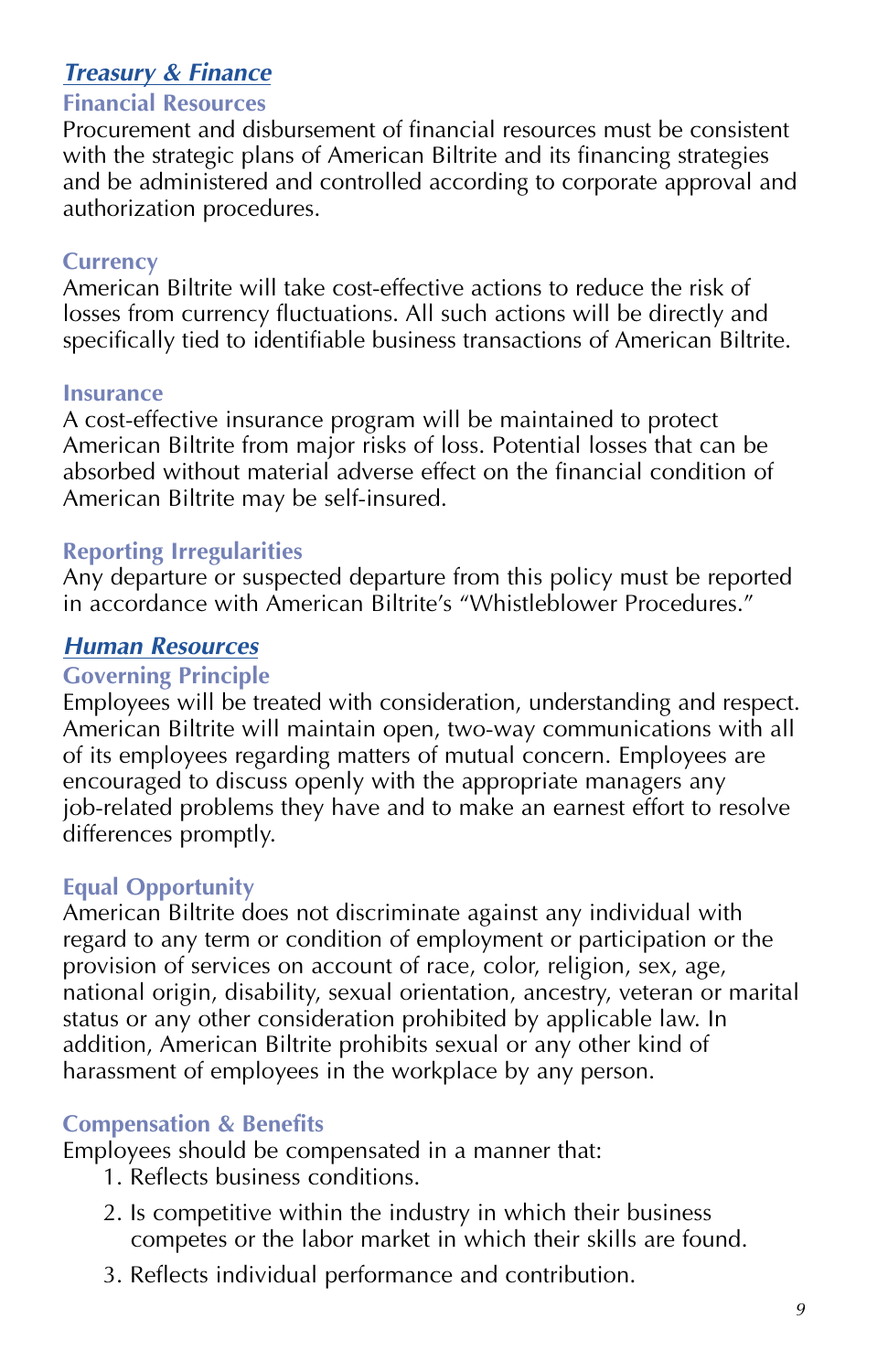## **Education & Training**

American Biltrite will offer employees educational and training opportunities that it deems appropriate to help them improve job performance and earn promotions to more responsible jobs in American Biltrite.

## **Community Participation**

American Biltrite will encourage its employees to participate outside work time in community educational, civic and cultural organizations and programs that enhance the security and well-being of employees, their families and the community.

## **Whistleblower Procedures**

### **Non-retaliation Against Whistleblower**

Federal law provides protection against retaliatory termination or adverse employment action by American Biltrite, any of its subsidiaries or their officers, employees, agents, contractors and subcontractors (collectively, the "Employer"), against any employee of American Biltrite, its subsidiaries, contractors or subcontractors who (1) provides information or otherwise assists in an investigation, or (2) files, testifies, participates in, or otherwise assists in any proceeding that has been filed or is about to be filed, in each case, regarding any conduct which the employee reasonably believes constitutes a violation of federal securities or anti-fraud laws, when such information is provided to, or the investigation is conducted by, either (A) a person with supervisory authority over the employee, (B) another employee of American Biltrite or its subsidiaries who has authority to investigate or address misconduct, (C) the federal government or (D) Congress (any of the foregoing actions is referred to as a "Protected Action").

American Biltrite will not condone reprisals against employees or other persons who in good faith report suspected violations of law, concerns regarding questionable accounting or auditing matters, or complaints regarding accounting, internal accounting controls or auditing matters. Open communication of issues without fear of retribution or retaliation is vital to the continued success of our business. Unless appropriate members of management learn of a problem, they cannot deal with the problem. Any delay in addressing such a problem may compound the problem and increase the harm to American Biltrite and its stockholders. Supervisors have an additional responsibility to take appropriate steps to prevent, correct and report misconduct, and supervisors who do not take appropriate action if they suspect misconduct may be held responsible for failure to supervise properly.

Accordingly, any officer, manager, supervisor or employee of American Biltrite or any of its subsidiaries who has authority to make or materially influence personnel decisions who is found to have taken or recommended an adverse action against an employee in retaliation for any Protected Action, may be subject to discipline, including possible termination of employment.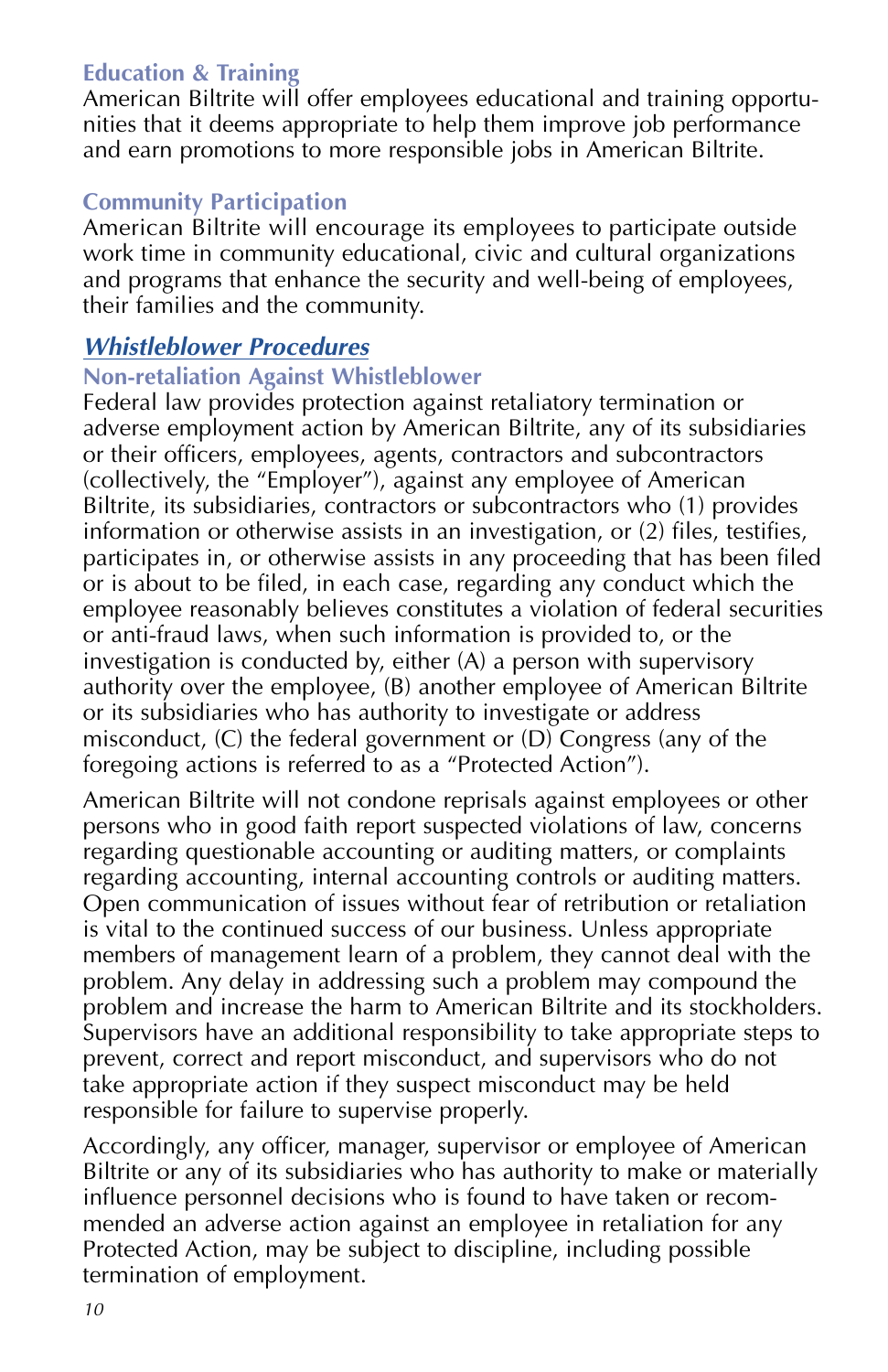This policy, however, is not intended to protect any employee who knowingly makes false allegations, statements or reports of alleged violations of federal securities and anti-fraud laws, and such employees may be subject to discipline, including possible termination of employment.

If you become aware of a possible violation of law or if you have concerns or want to file a complaint regarding questionable accounting, internal accounting controls or auditing matters, then you should follow the procedures set forth below under the heading "Reporting Violations."

If you believe that you have been discharged, demoted, suspended, threatened, harassed or in any other manner discriminated against in the terms and conditions of your employment because of any lawful action described in the first paragraph of this policy taken in good faith, you should also follow the procedures set forth under the heading "Reporting Violations". Complaints of this nature should clearly indicate that the violation you are reporting is a "Complaint of Retaliation Against Whistleblower".

### **Reporting Violations**

If you become aware of a possible violation of law or if you have concerns or want to file a complaint regarding questionable accounting, internal accounting controls or auditing matters, then you should report the possible violation, concern or complaint as follows:

### **Whom You Should Contact**

Adele Muller, Assistant Treasurer, has been designated as American Biltrite's Compliance Officer. The Compliance Officer is the official charged with responsibility for ensuring that American Biltrite's policies for handling reports of violations of law or concerns or complaints regarding accounting or auditing matters are effectively investigated and addressed. Thus, as a general matter, if you become aware of a possible violation of law or if you have concerns or want to file a complaint regarding questionable accounting, internal accounting controls or auditing matters, you should contact the Compliance Officer to report your concerns.

You may make your report to the Compliance Officer either in person, at her office (at the mailing address below) or by letter, email or telephone by directing your report as follows:

| If by mail:  | 57 River Street<br>Suite 302<br>Wellesley Hills, MA 02481 |
|--------------|-----------------------------------------------------------|
| If by email: | amuller@ambilt.com                                        |
|              | If by telephone: $(781)$ 237-6655                         |

The Compliance Officer will report to the Audit Committee of the Board of Directors regarding all reports relating to accounting, internal accounting controls or auditing matters. You may also report your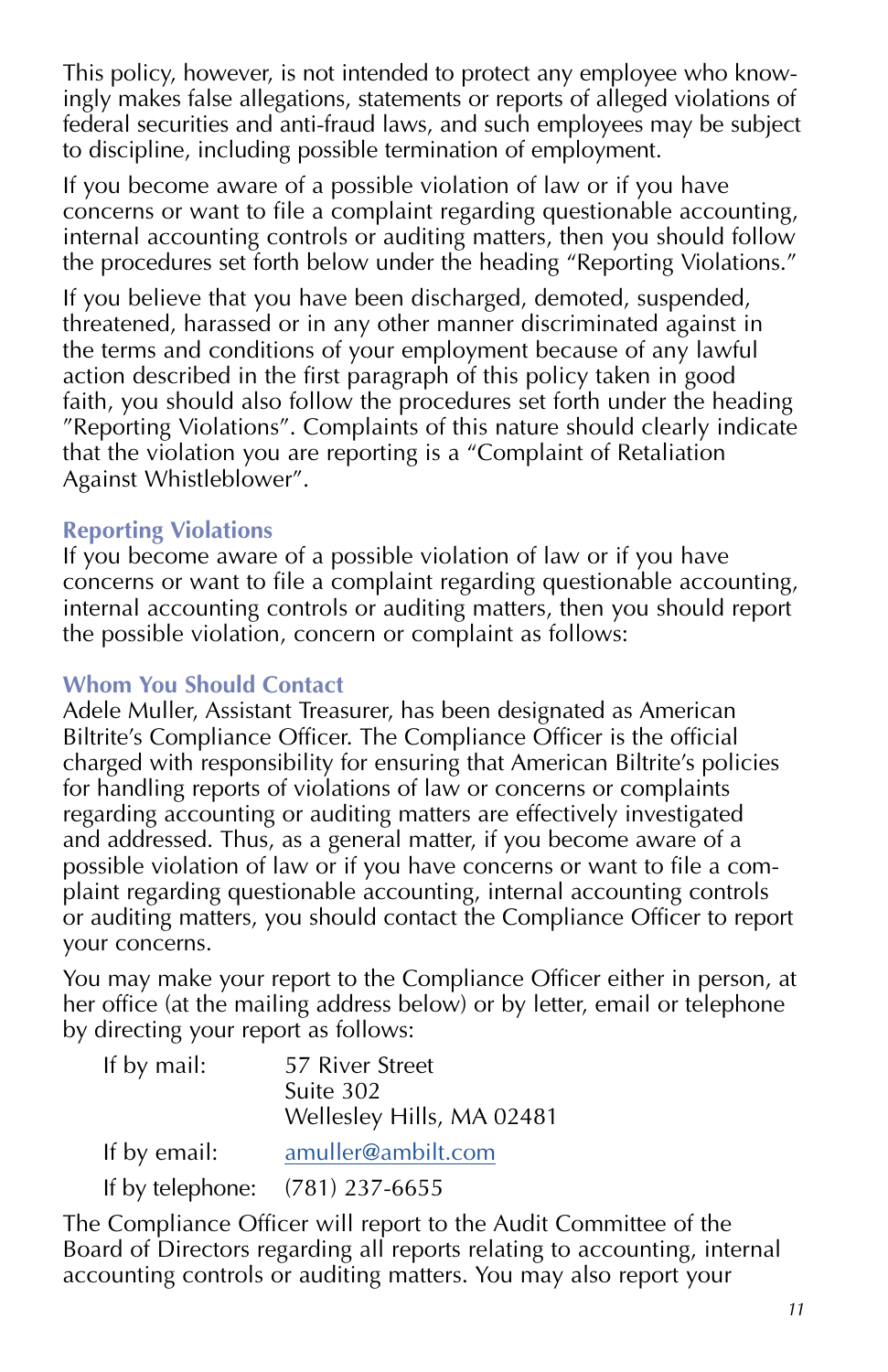concerns regarding such matters directly to our confidential Whistleblower Hotline as described below.

#### **What You Should Include in Your Report**

In order for the Compliance Officer to be able to conduct an appropriate investigation, it is necessary that you provide as much information as you are able to describe in sufficient detail the nature of the possible violation, concern or complaint that you are reporting.

#### **Anonymity & Confidentiality of Reports**

All reports made in good faith to the Compliance Officer will be treated confidentially, except to the extent necessary to investigate the allegations.

Your report relating to accounting, internal control accounting, or auditing matters may be made anonymously to our confidential Whistleblower Hotline. Procedures have been established to prevent tracking of incoming phone numbers and sender's email addresses. Please consider, however, that if you choose to make an anonymous report and do not provide us with sufficient information, we may not be able to fully investigate the matter.

To submit a report relating to an accounting, internal accounting control or auditing matter to the Audit Committee using our confidential Whistleblower Hotline, go to the secure web site **http://www.lighthouseservices.com/ambilt,** where you can also obtain additional information regarding the handling of your report. *Reports made to our Whistleblower Hotline will be reported to our Compliance Officer for investigation and reporting to our Compliance Officer for investigation and reporting to the Audit Committee.*